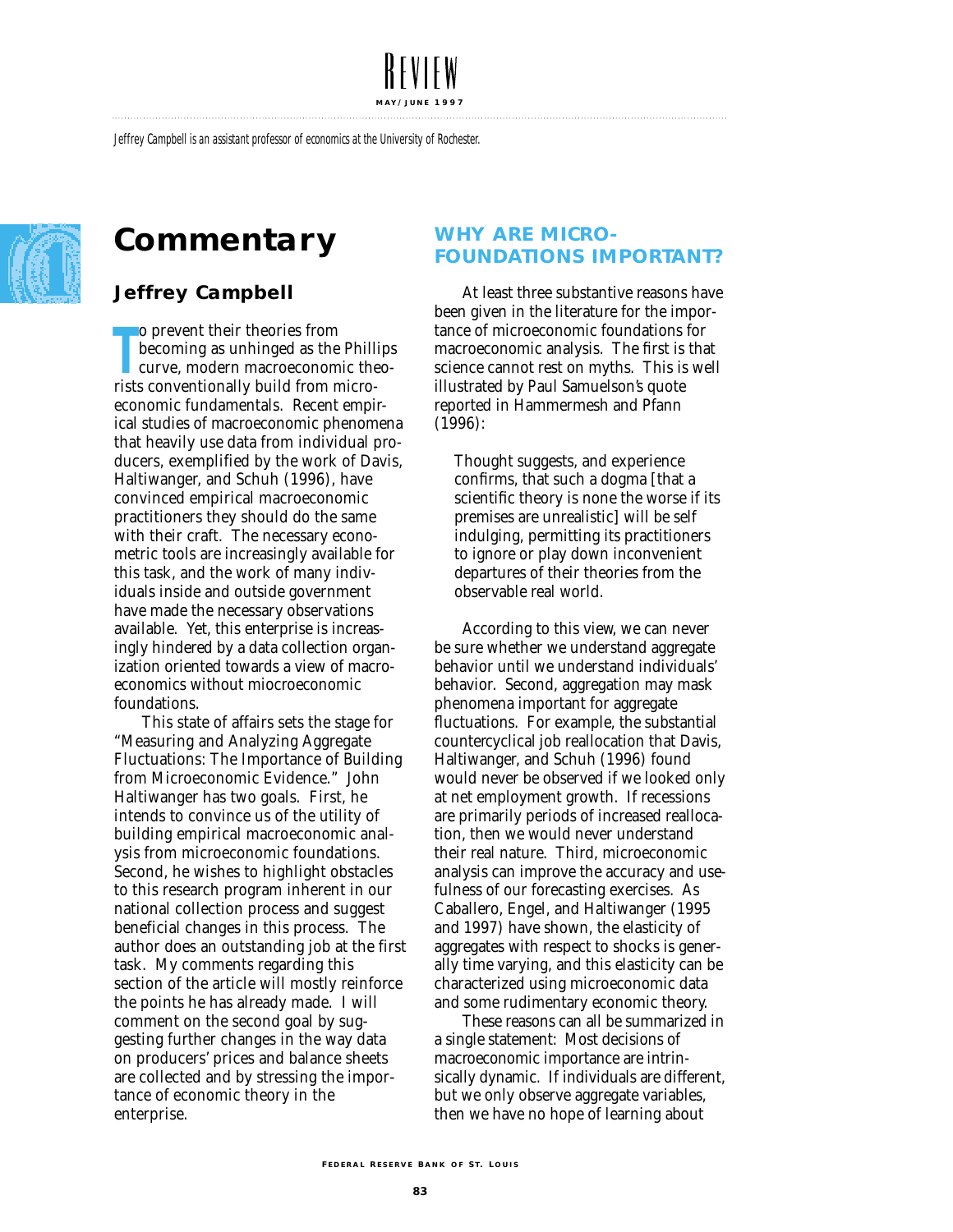#### the primitives of individuals' problems. Therefore, we have no hope of accurately characterizing aggregate behavior. Because individuals' problems are dynamic, to understand them we must observe them through time. That is, we require longitudinal databases. Unfortunately, the data collection apparatus of the United States government is not oriented towards producing such observations. Rather, it focuses on producing aggregate data of the sort found in the National Income and Product Accounts.

**M AY / JUNE 1997**

## **LONGITUDINAL DATA COLLECTION**

In this article, Haltiwanger suggests three fundamental changes in the way data are collected and disseminated to facilitate longitudinal analysis. First, he suggests that the various agencies responsible for data collection begin to think longitudinally. Currently, decisions regarding the scope and collection of data sets are made primarily considering their effects on aggregate statistics. This is resulting in a serious *decline* in the availability and quality of longitudinal data at the establishment and firm levels. Reversing this decline is necessary if macroeconomic analysis is to continue benefiting from the many insights of the past decade. Second, Haltiwanger proposes that those who construct data sets follow a "plug & play" approach. That is, the use of a common *establishment* list for sampling would allow data to be more easily linked across surveys.

Even if these first two proposals were effected, the resulting fruits would be available to relatively few researchers because of the government's requirement to maintain confidentiality. Haltiwanger addresses this by suggesting the construction of new aggregate statistics, such as the successful job-creation and job-destruction data, which usefully summarize relevant heterogeneity for applied researchers not associated with the Census Bureau or the Bureau of Labor Statistics.

My first comment on Haltiwanger's

proposals concerns their implementation. The author focuses on constructing longitudinal databases of establishments' output and input quantities. However, it is equally important to think longitudinally when measuring establishments' prices and financial transactions. Theoretical macroeconomics has suggested interesting ways that firms' pricing and financial decisions can affect the aggregate economy. Determining the relevance of these ideas for the U.S. economy requires longitudinal data on firms' prices and balance sheets. For example, Caplin and Spulber (1987) showed that the consequences of price stickiness of individual firms for aggregate price inflation depend critically on the distribution of prices across firms. With suitable modification, the same tools Caballero, Engel, and Haltiwanger (forthcoming) used to document the dependence of aggregate employment growth on the distribution of establishments' employment needs can be applied to determine the role of firm-level price stickiness in generating aggregate price sluggishness.

My second comment regards Haltiwanger's "plug & play" suggestion. Linking firms' financial data with information about their real activities would be of great interest to economists. Currently, these data are collected in separate surveys. The author proposes that new surveys be based on samples of establishments; however, financial data are intrinsically attached to a firm. Successfully linking the financial and real sides of firms' activities will require foresight in planning the sampling of establishments for new surveys.

Finally, I would like to comment on the role of economic theory in constructing new aggregate statistics. Although it is tempting to try to develop "theory-free" aggregates to satisfy a constituency of diverse economists, such an effort may produce something no one will find useful. For example, consider the decomposition of industry total factor productivity (TFP) growth that Haltiwanger computes. What do we learn when a substantial fraction of industry productivity growth is attributed to the covariance term? As the author